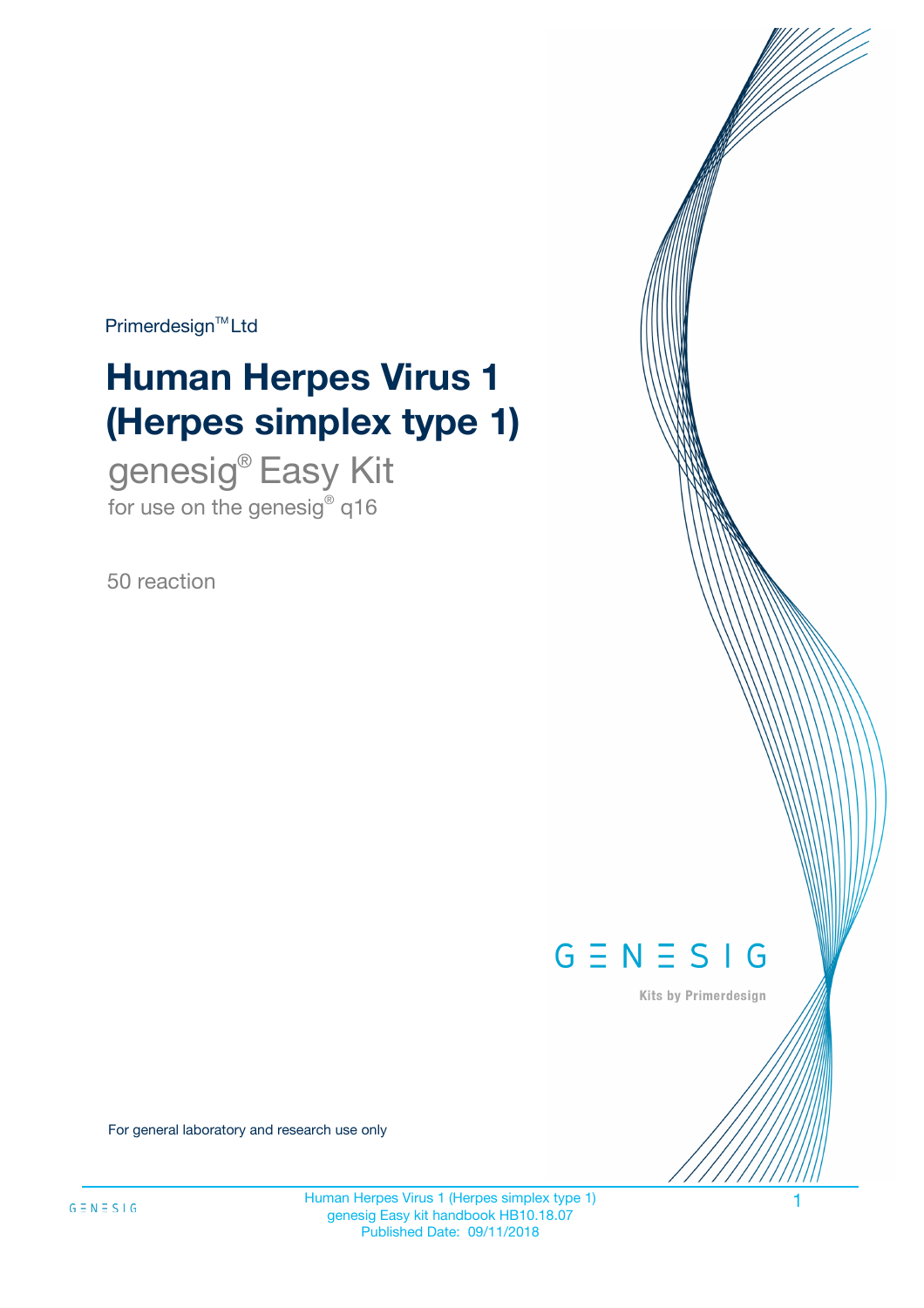# genesig® Easy: at a glance guide

#### **For each DNA test**

| Component                | <b>Volume</b> | Lab-in-a-box pipette |  |
|--------------------------|---------------|----------------------|--|
| <b>HSV1</b> reaction mix | $10 \mu$      |                      |  |
| <b>Your DNA sample</b>   | $10 \mu$      |                      |  |

#### **For each positive control**

| Component                 | Volume          | Lab-in-a-box pipette |  |
|---------------------------|-----------------|----------------------|--|
| HSV1 reaction mix         | $10 \mu$        |                      |  |
| Positive control template | 10 <sub>µ</sub> |                      |  |

#### **For each negative control**

| Component                | Volume          | Lab-in-a-box pipette |  |
|--------------------------|-----------------|----------------------|--|
| <b>HSV1</b> reaction mix | $10 \mu$        |                      |  |
| <u>Water</u>             | 10 <sub>µ</sub> |                      |  |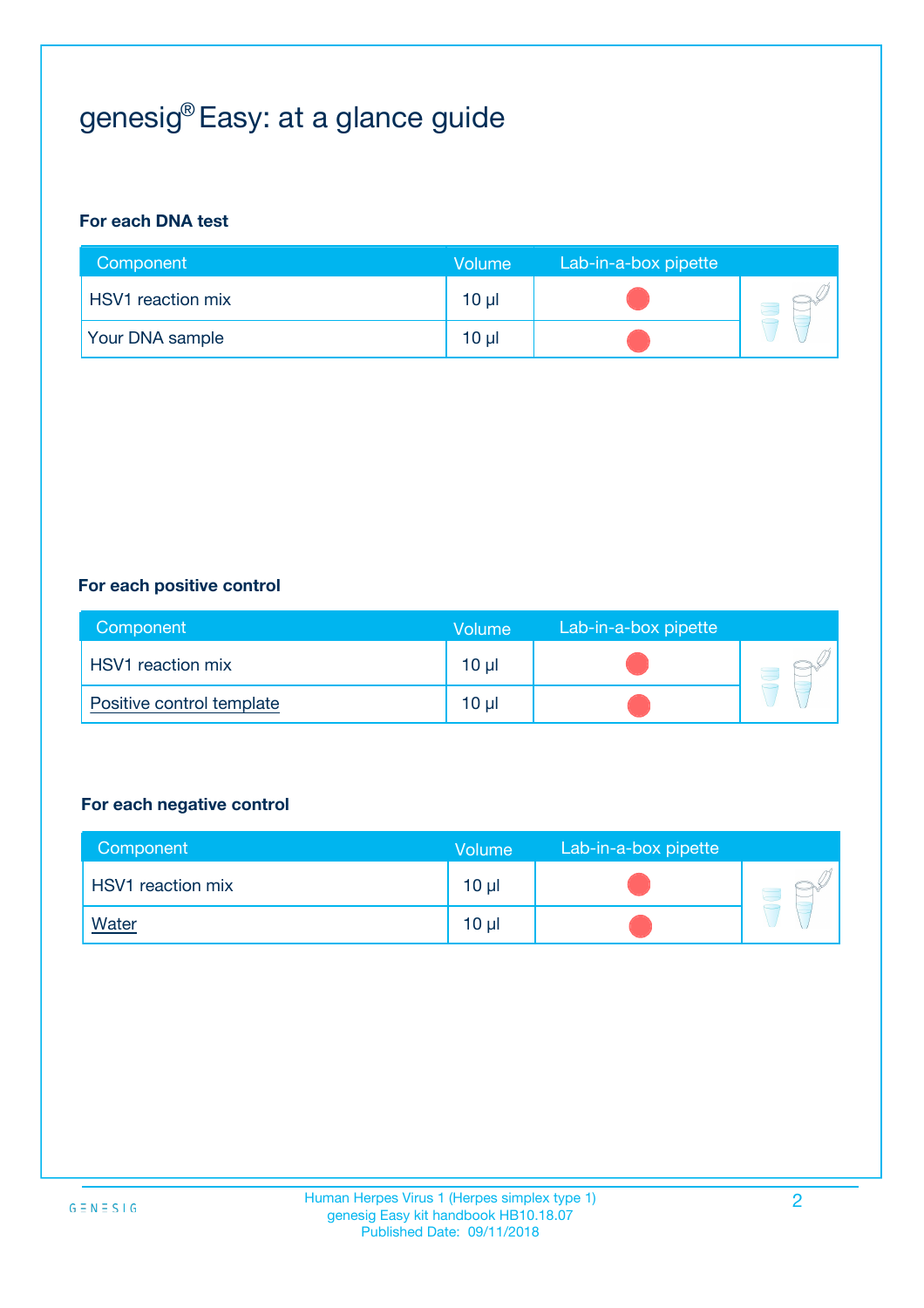# Kit Contents



## Reagents and equipment to be supplied by the user

#### **genesig® q16 instrument**

#### **genesig® Easy Extraction Kit**

This kit is designed to work well with all processes that yield high quality RNA and DNA but the genesig Easy extraction method is recommended for ease of use.

#### **genesig® Lab-In-A-Box**

The genesig Lab-In-A-Box contains all of the pipettes, tips and racks that you will need to use a genesig Easy kit. Alternatively if you already have these components and equipment these can be used instead.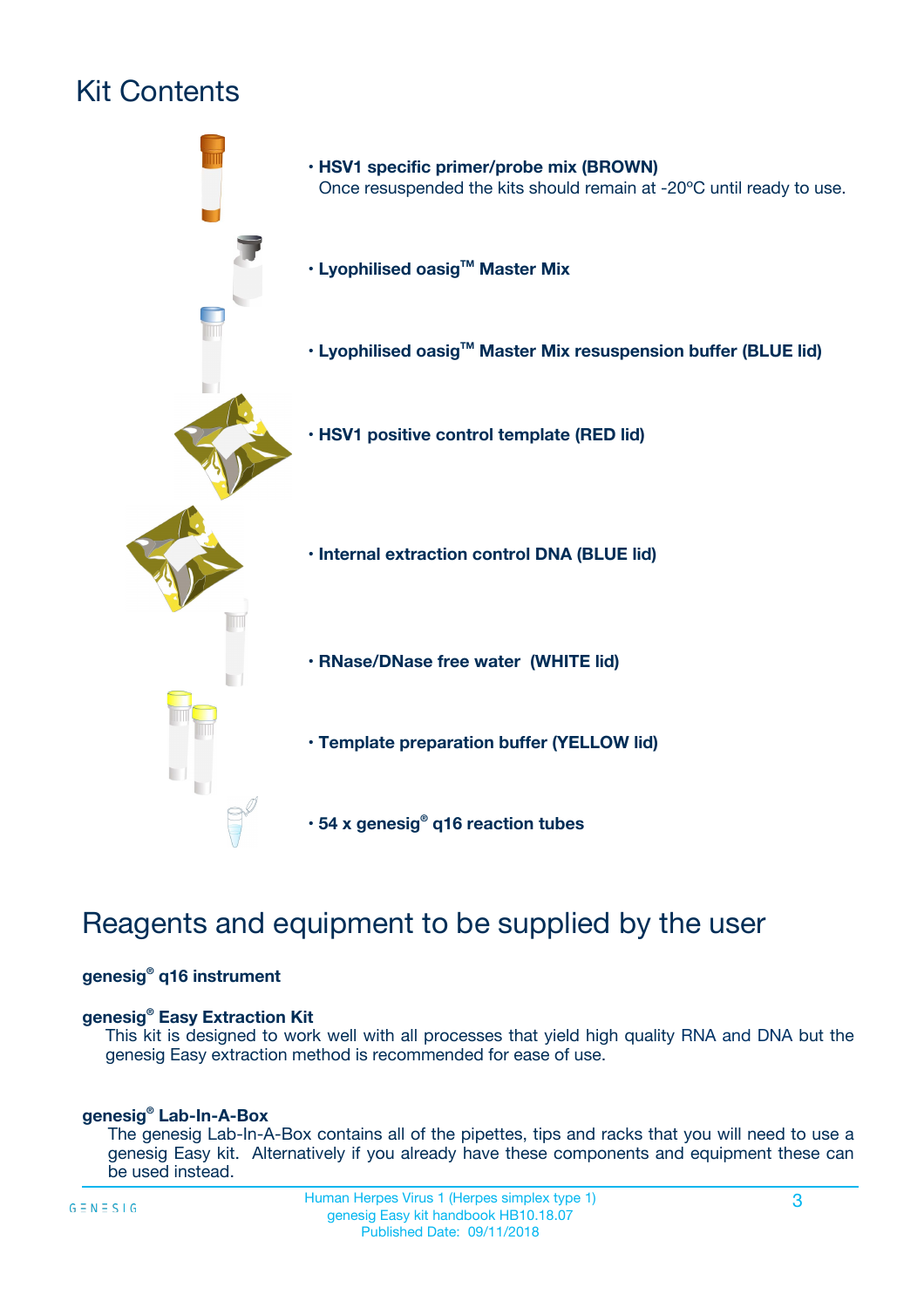## Step-by-step guide

## 1. Create your reaction mix



Use the blue pipette to transfer 500µl**\*** of the oasig Master Mix resuspension buffer into the tube of lyophilised oasig Master Mix and mix well by gently swirling. Then transfer all of that master mix into the brown tube labelled HSV1 primers/probe.

**\***Transfering 525µl of the oasig Master Mix resuspension buffer to your oasig Master Mix (instead of the 500µl recommended above) will enable you to take full advantage of the 50 reactions by accounting for volume losses during pipetting. In order to do so with the genesig Easy fixed volume pipettes use 1x blue, 2x red and 1x grey pipettes to make the total volume. Please be assured that this will not adversely affect the efficiency of the test.

Cap and shake tube to mix. A thorough shake is essential to ensure that all components are resuspended. **Failure to mix well can produce poor kit performance.**

Leave to stand for 5 minutes. Now your reaction mix is ready to use.

Store the reaction mix in the freezer from hereon.

#### Top tip

- Ensure that the reaction mix is mixed thoroughly before each use by shaking.
- **•** Once resuspended do not expose genesig Easy kit to temperatures above -20°C for longer than 30 minutes at a time.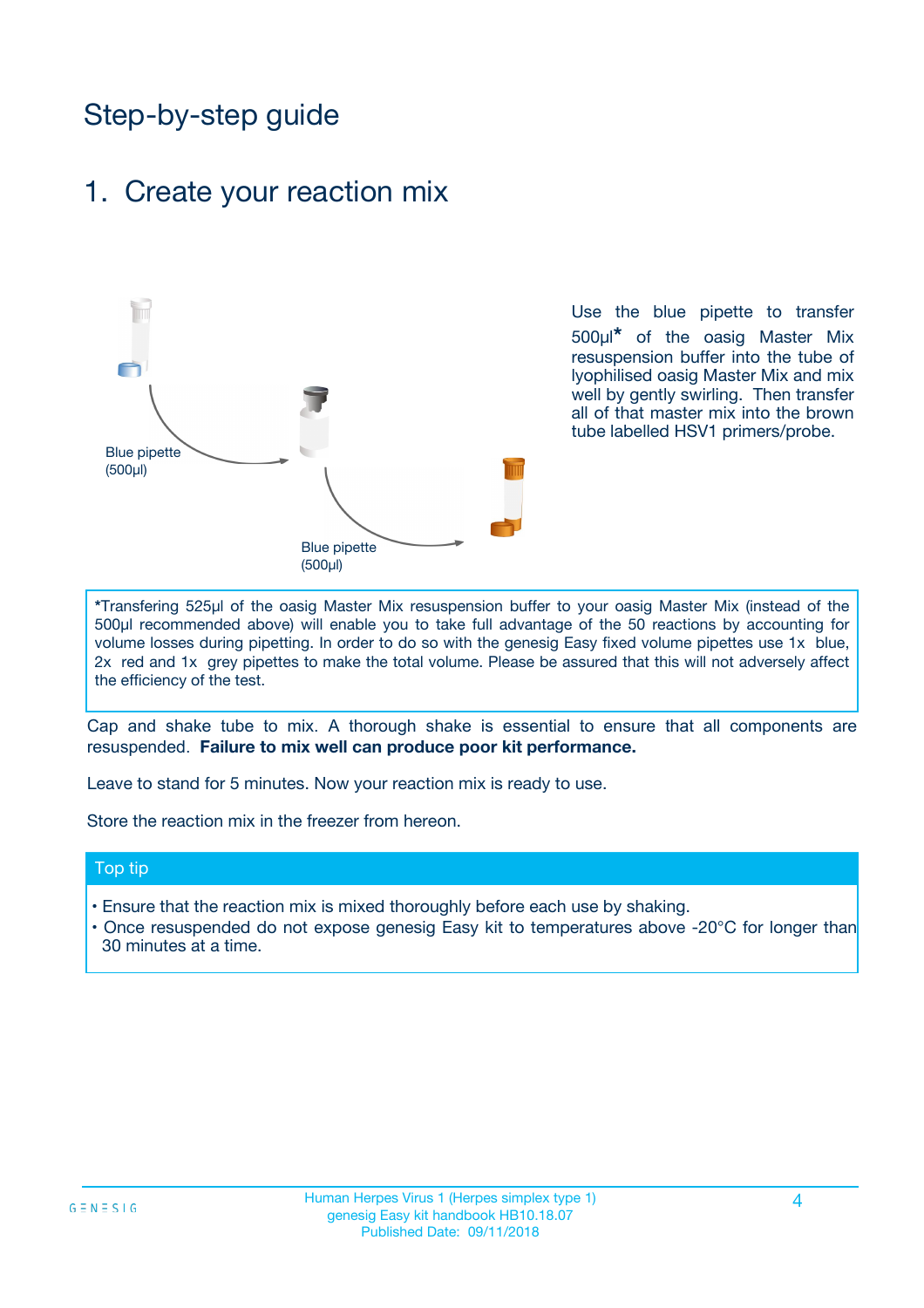# 2. Internal extraction control



Use the blue pipette to transfer 1000µl (2 x 500µl) of template preparation buffer into the Internal Extraction Control DNA tube. Cap and shake tube to mix.

Your kit contains Internal Extraction Control DNA. This is added to your biological sample at the beginning of the DNA extraction process. It is extracted along with the DNA from your target of interest. The q16 will detect the presence of this Internal Extraction Control DNA at the same time as your target. This is the ideal way to show that your DNA extraction process has been successful.

#### **If you are using an alternative extraction kit:**

Use the red pipette to transfer 10µl of Internal Extraction Control DNA to your sample **after** the lysis buffer has been added then follow the rest of the extraction protocol.

#### **If you are using samples that have already been extracted:**

Use the grey pipette to transfer 5µl of Internal Extraction Control DNA to your extracted sample.

## 3. Add reaction mix to all reaction tubes



For every reaction to be run, use the red pipette to add 10µl of your HSV1 reaction mix to every tube.

#### Top tip

- Always pipette the reaction mix directly into the bottom of the tube.
- You can label the tube lids to aid your reaction setup but avoid labelling tube sides.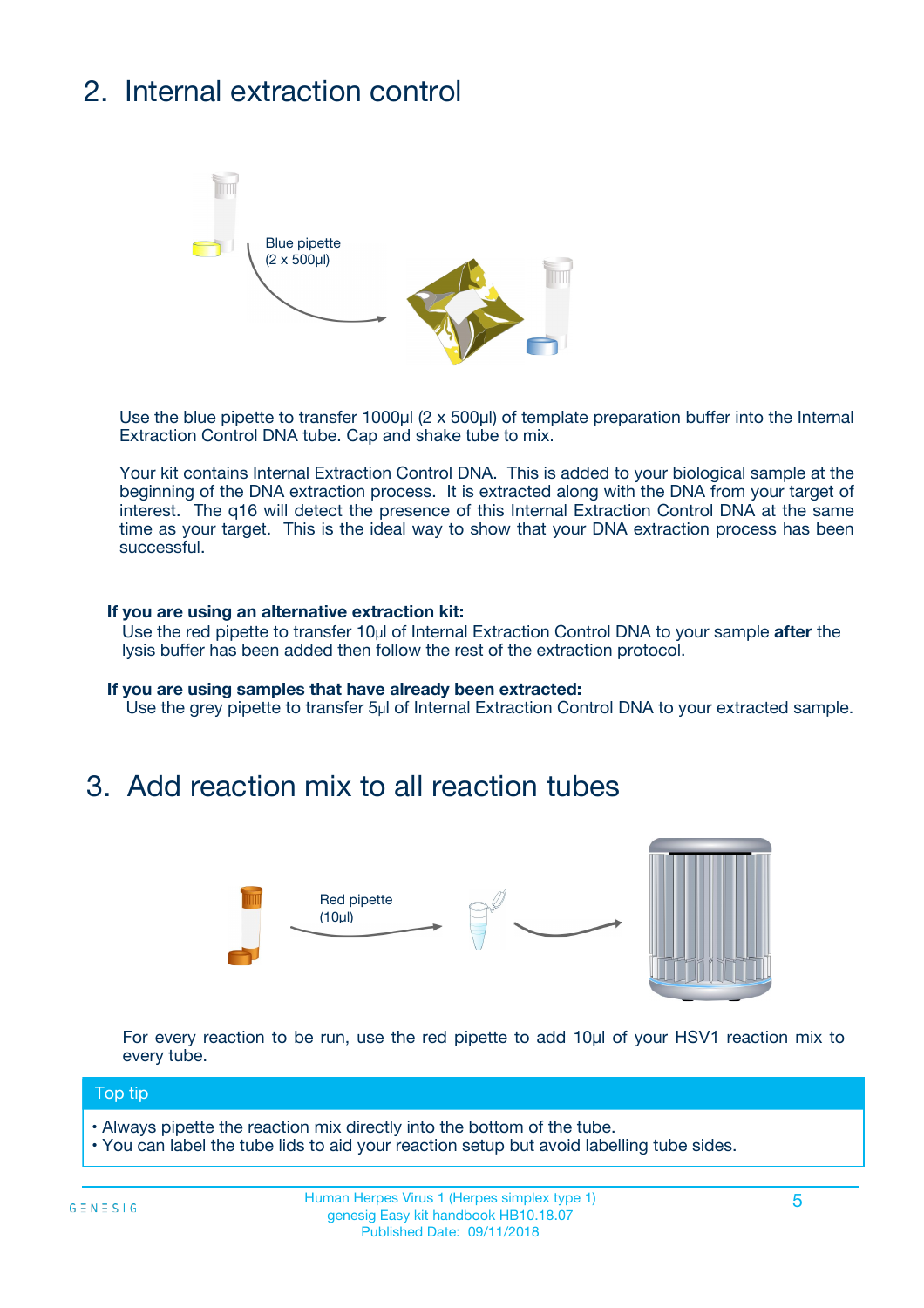## 4. Negative control



For each test you will require a negative control. Instead of DNA, water is used. This sample should typically prove negative thus proving that all of your positive samples really are positive.

To create a negative control reaction simply use the red pipette to add 10µl of the water to the required reaction tubes. Close these tubes after adding the water.

Because some genesig kit targets are common in the environment you may occasionally see a "late" signal in the negative control. The q16 software will take this into account accordingly.

#### Top tip

**•** Always add the water to the side of the tube to reduce the introduction of bubbles.

### 5. Set up a test



For each sample you wish to analyse, use the red pipette to add 10µl of your DNA sample to the required reaction tubes. Close these tubes after adding the sample. Always change pipette tips between samples.

#### Top tip

**•** Always add the DNA sample to the side of the tube to reduce the introduction of bubbles.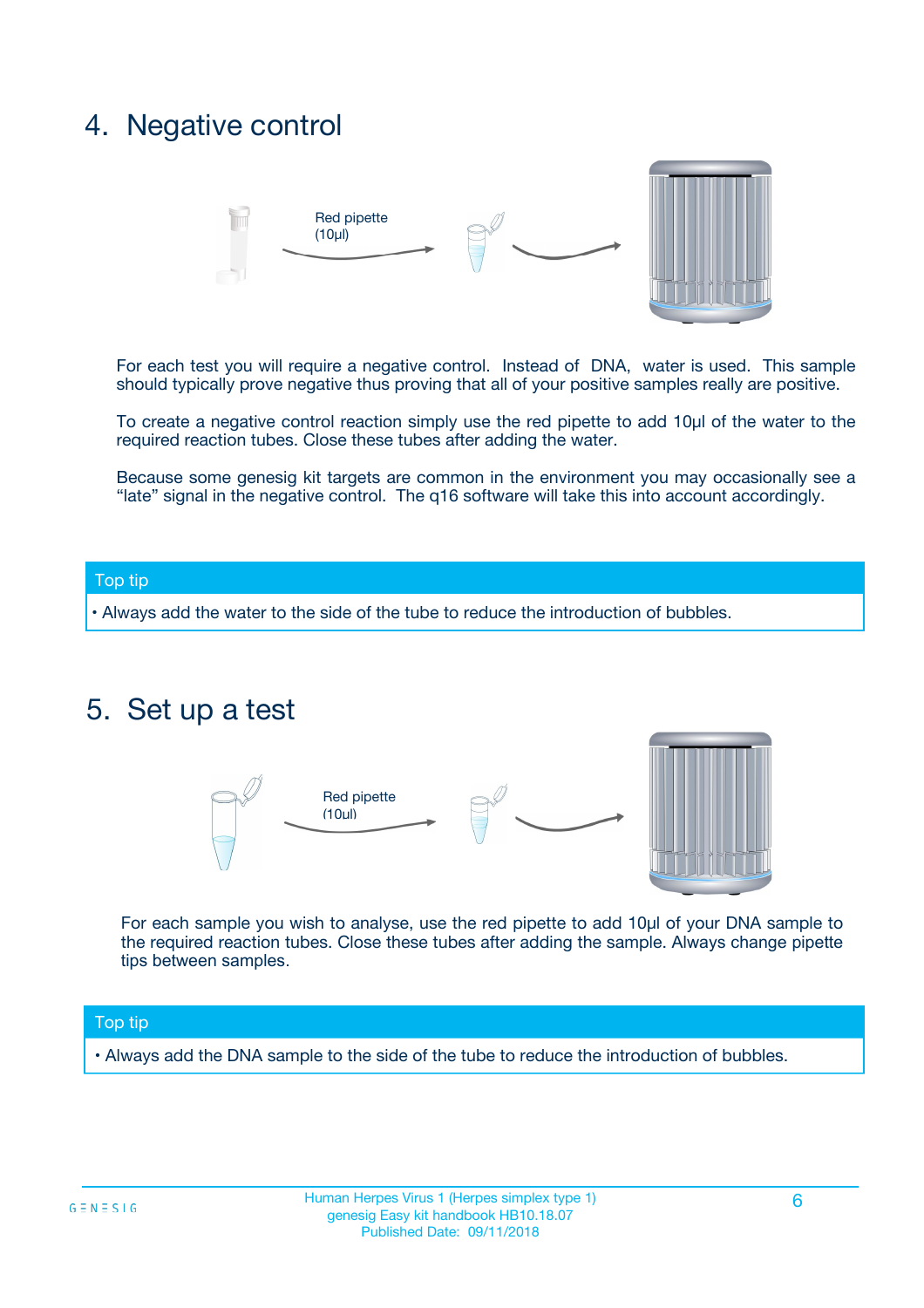## 6. Positive control



Use the blue pipette to transfer 1000µl (2 x 500µl) of template preparation buffer into the positive control template tube. Cap and shake tube to mix.

Each time you run a test you will require a positive control. This is a small portion of DNA from your target of interest. It serves two purposes:

1. It will always test positive so it shows that everything is working as it should be.

2. The q16 software knows how much DNA is present in the positive control. So it can automatically compare your sample of interest with the positive control to calculate the amount of target DNA in your sample.

To create a positive control reaction, simply use 10µl of the positive control instead of your DNA sample.



Take great care when setting up your positive control. The positive control template has the potential to give you a false positive signal in your other samples. Set positive controls up last after all other sample tubes are closed. Always change pipette tips between samples. You may even choose to set up positive controls in a separate room.

#### Top tip

**•** Always add the positive control to the side of the tube to reduce the introduction of bubbles.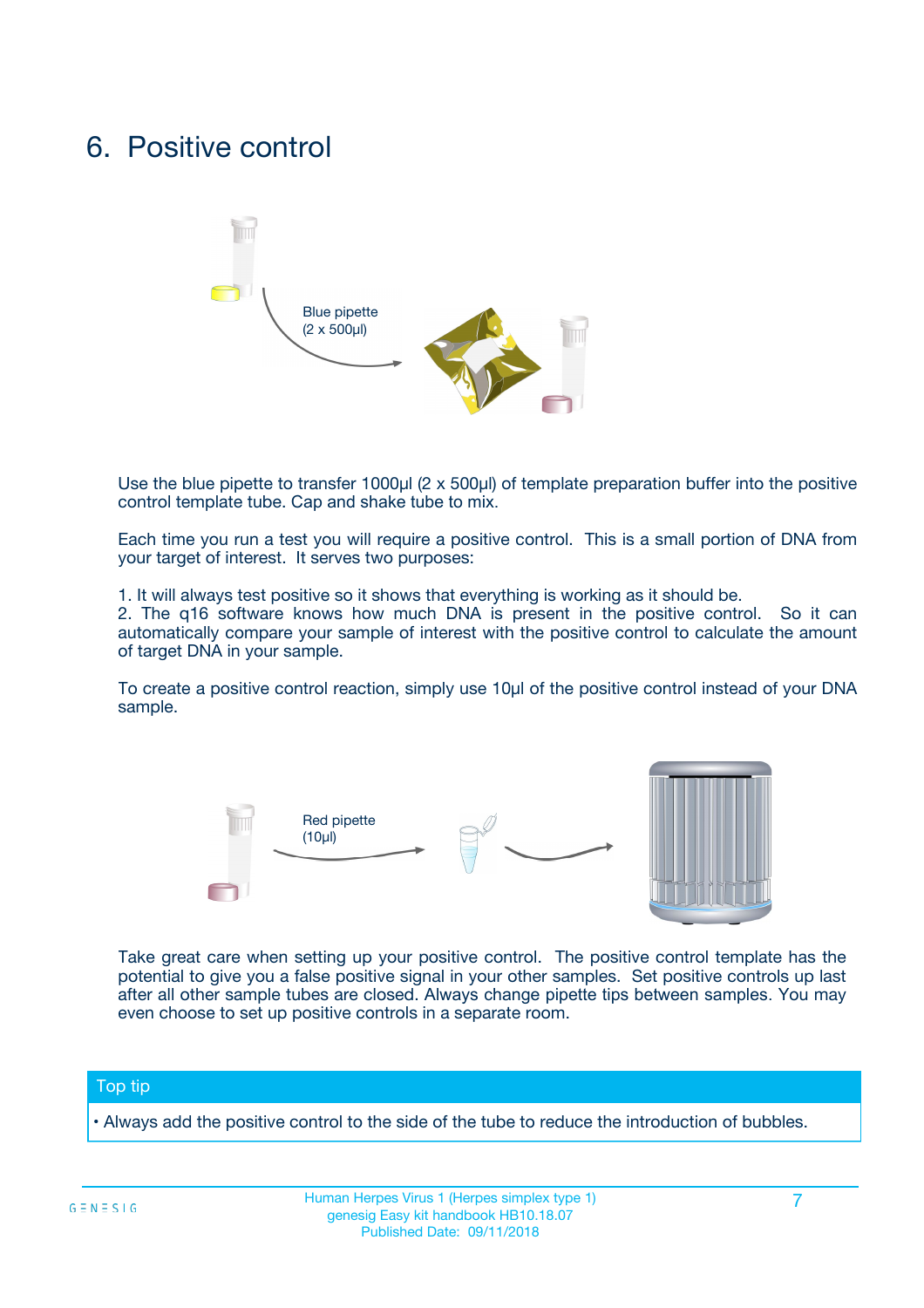# 7. Running the test

Place the tubes into the correct positions in your q16 as defined by the software, this may include positioning of empty tubes to ensure that the q16 lid is balanced. The run can then be started.

| genesig q16 PCR software - 1.2                                               |                                     | $\Box$                                                                                  |
|------------------------------------------------------------------------------|-------------------------------------|-----------------------------------------------------------------------------------------|
| Unsaved (New Experiment 2<br>$\vert \cdot \vert$<br><b>Open Experiments:</b> | <b>D</b> Open<br>Save<br>$\Box$ New | Save As<br><b>C</b> Close<br>$G \equiv N \equiv S \mid G$<br><b>&amp; Configuration</b> |
| Setup<br><b>Results</b><br><b>Stages:</b>                                    |                                     |                                                                                         |
| <b>Notes</b>                                                                 | Samples                             | <b>Tests</b>                                                                            |
| <b>Name and Details</b>                                                      | Color<br>Name                       | Note<br>Color<br>Note<br>Name                                                           |
| New Experiment 2017-10-26 11:06                                              | Sample 1                            | ع<br>条<br>Test 1                                                                        |
| Kit type: genesig® Easy Target Detection kit                                 | Sample 2                            |                                                                                         |
| Instrument Id.:                                                              | Sample 3                            | $\qquad \qquad \blacksquare$<br>$\qquad \qquad \blacksquare$                            |
| Run Completion Time:                                                         | Sample 4                            |                                                                                         |
| <b>Notes</b>                                                                 | Sample 5<br>A<br>v                  | $\triangle$<br>4<br>$\oplus$<br>₩                                                       |
| <b>Well Contents</b>                                                         |                                     | <b>Run</b>                                                                              |
| Pos.<br>Test                                                                 | Sample                              | <b>Run Status</b>                                                                       |
| Test 1<br>-1                                                                 | <b>Negative Control</b>             | $\blacktriangle$                                                                        |
| $\overline{2}$<br>Test 1                                                     | <b>Positive Control</b>             |                                                                                         |
| $\overline{\mathbf{3}}$<br>Test 1                                            | Sample 1                            | Show full log                                                                           |
| Test 1<br>$\overline{4}$                                                     | Sample 2                            |                                                                                         |
| 5<br>Test 1                                                                  | Sample 3                            | <b>Run Control</b>                                                                      |
| 6<br>Test 1                                                                  | Sample 4                            |                                                                                         |
| $\overline{7}$<br>Test 1                                                     | Sample 5                            |                                                                                         |
| 8                                                                            |                                     | $\triangleright$ Start Run<br>Abort Run                                                 |
| <b>JOD FURTY TUDE TO BUILDED IN</b>                                          |                                     | $\overline{\mathbf{v}}$                                                                 |

#### Top tip

- Before loading tubes into the q16, check for bubbles! Flick the bottom of the tubes to remove any bubbles that may have formed during the test setup.
- Apply centrifugal force with a sharp wrist action to ensure all solution is at the bottom of the reaction tube.
- When repeating a test you can use a previous file as a template by clicking 'open' then selecting File name > Files of Type > Experiment file as template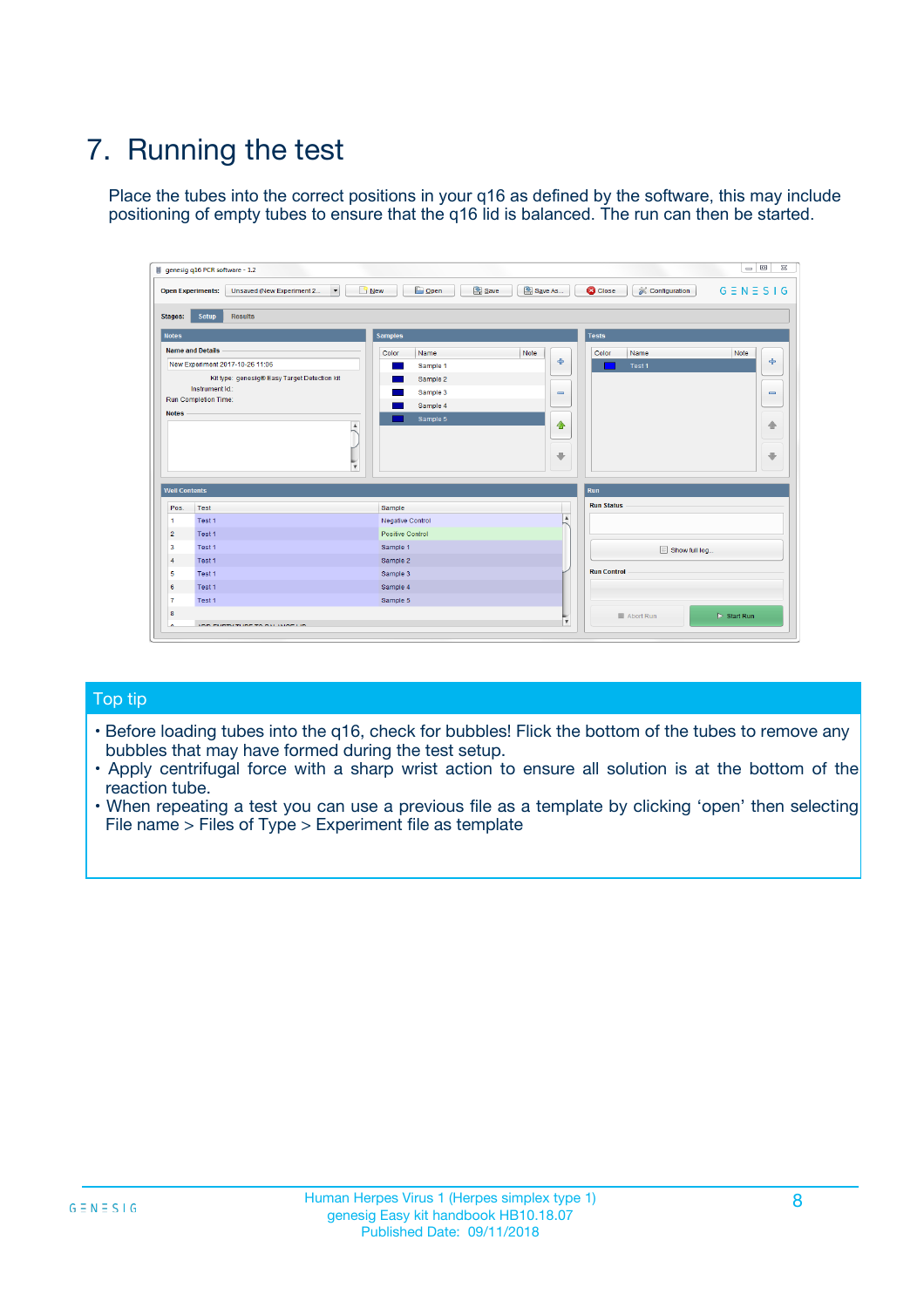## What do my results mean?

Analysis of your data is carried out automatically by the genesig q16. The following information is designed to help you fully understand a result or to troubleshoot:

### "Positive"

#### **Explanation**

Your sample has produced a positive result. Your target of interest is present and you can use the reported quantity.

"Negative"

#### **Explanation**

Your sample has produced a negative result. The target is not present in your sample.

### "Test contaminated"

#### **Explanation**

The Negative Control should be completely free of any DNA. If you see this error message it means that at some point during the setup, the Negative Control has been contaminated with DNA and has given a positive signal. This contamination has invalidated the test. The Positive Control and your test samples are both possible sources of contaminating DNA. The genesig q16 reaction tubes from previous runs will also contain very high amounts of DNA so it is important that these are carefully disposed of after the run is completed and NEVER OPENED. It may be the case that your kits have become contaminated which will lead to the same problem occurring repeatedly.

#### **Solutions**

1. Clean your working area using a commercial DNA remover solution to ensure the area is DNA free at the start of your run and re-run the test

2. If the problem persists then the kit has become contaminated and it will have to be discarded and replaced with a new kit. When you open the new kit, run a simple test to show that changing the kit has solved the problem. Prepare a test which includes only the Positive Control, the Negative Control and one 'mock sample'. For the 'mock sample' add water instead of any sample DNA. The result for the Negative Control and the mock sample should be negative indicating that contamination is no longer present.

#### **Preventive action**

An ideal lab set-up has a 'Clean area' where the test reagents are prepared and a 'sample area' where DNA samples and the Positive Control template are handled. The best workflow involves setting up all the test components (excluding the positive control template) in the clean area and then moving the tests to the sample area for sample and Positive Control addition. If this method is followed then the kit components are always kept away from possible sources of contamination. For extra security the Negative Control can be completely prepared and sealed in the clean area. All work areas should be decontaminated regularly with DNA remover.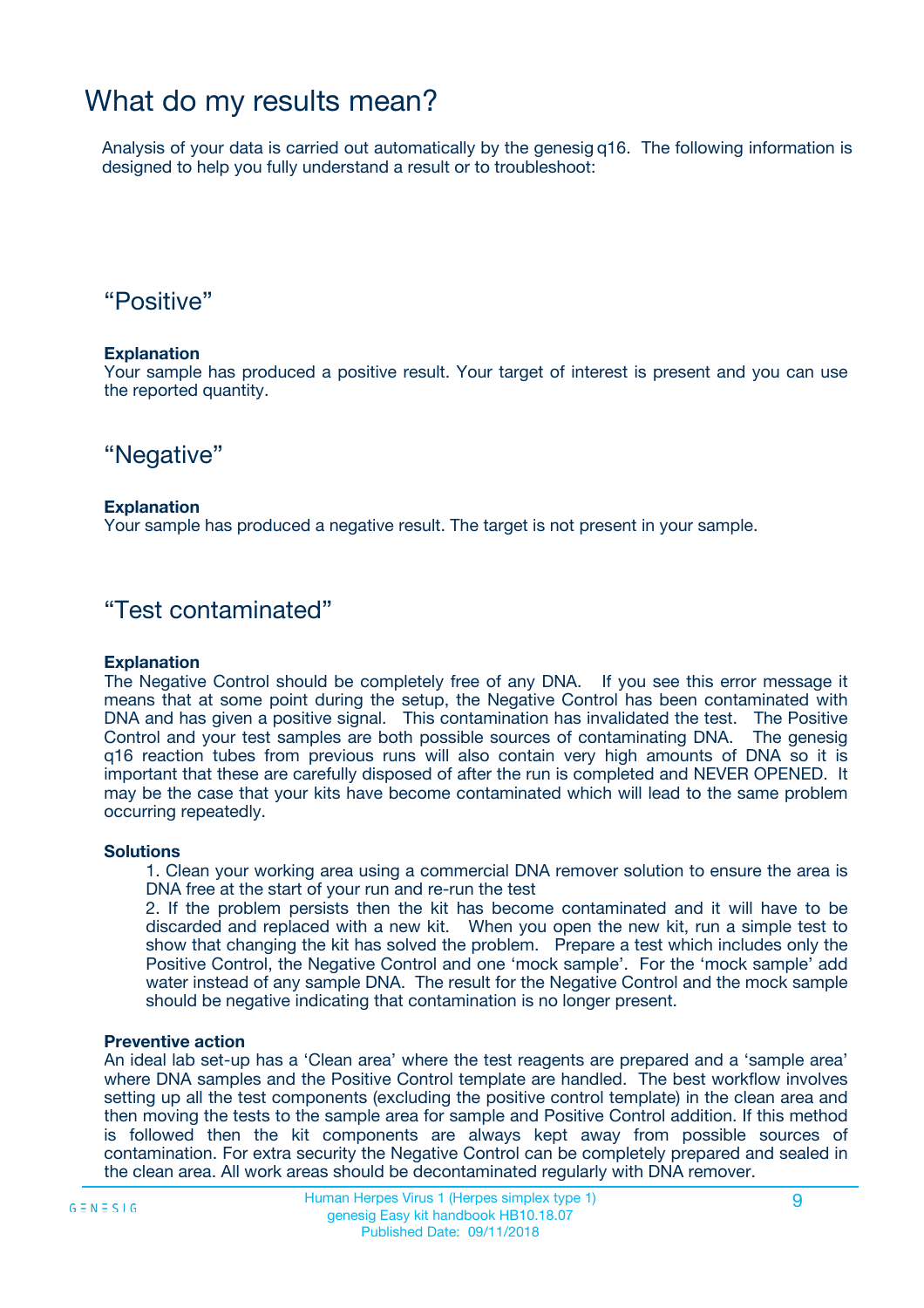### "Sample preparation failed"

#### **Explanation**

The test has failed because the quality of the sample was not high enough. The Internal Extraction Control component identifies whether the sample has been prepared correctly and is of suitable quality. This error message means that this quality control test has failed and the sample quality is not high enough for analysis.

#### **Solutions**

1. Check the sample preparation protocol for any user errors then repeat.

2. Poor quality samples can result from overloading the sample preparation protocol with too much starting material. Try reducing the amount of starting material then repeat.

3. Failing to add the Internal extraction Control DNA to your sample during the sample preparation protocol can also lead to a reported result of "sample preparation failed". Ensure that this step has not been overlooked or forgotten. If your samples are derived from an archive store or from a process separate from your genesig Easy extraction kit; you must add 5µl of Internal Extraction Control DNA into each 0.5ml of your sample to make it suitable for use on the q16.

### "Positive result, poor quality sample"

#### **Explanation**

The test is positive so if you are only interested in obtaining a 'present or absent' answer for your sample then your result is reliable. However, the test contains an Internal Extraction Control component that identifies if the sample is of high quality. This quality control test has failed and the sample is not therefore of high enough quality to accurately calculate the exact copy number of DNA present. If you require quantitative information for your sample then proceed with the solutions below.

#### **Solution**

For appropriate solutions, read the "Sample preparation failed" section of this handbook.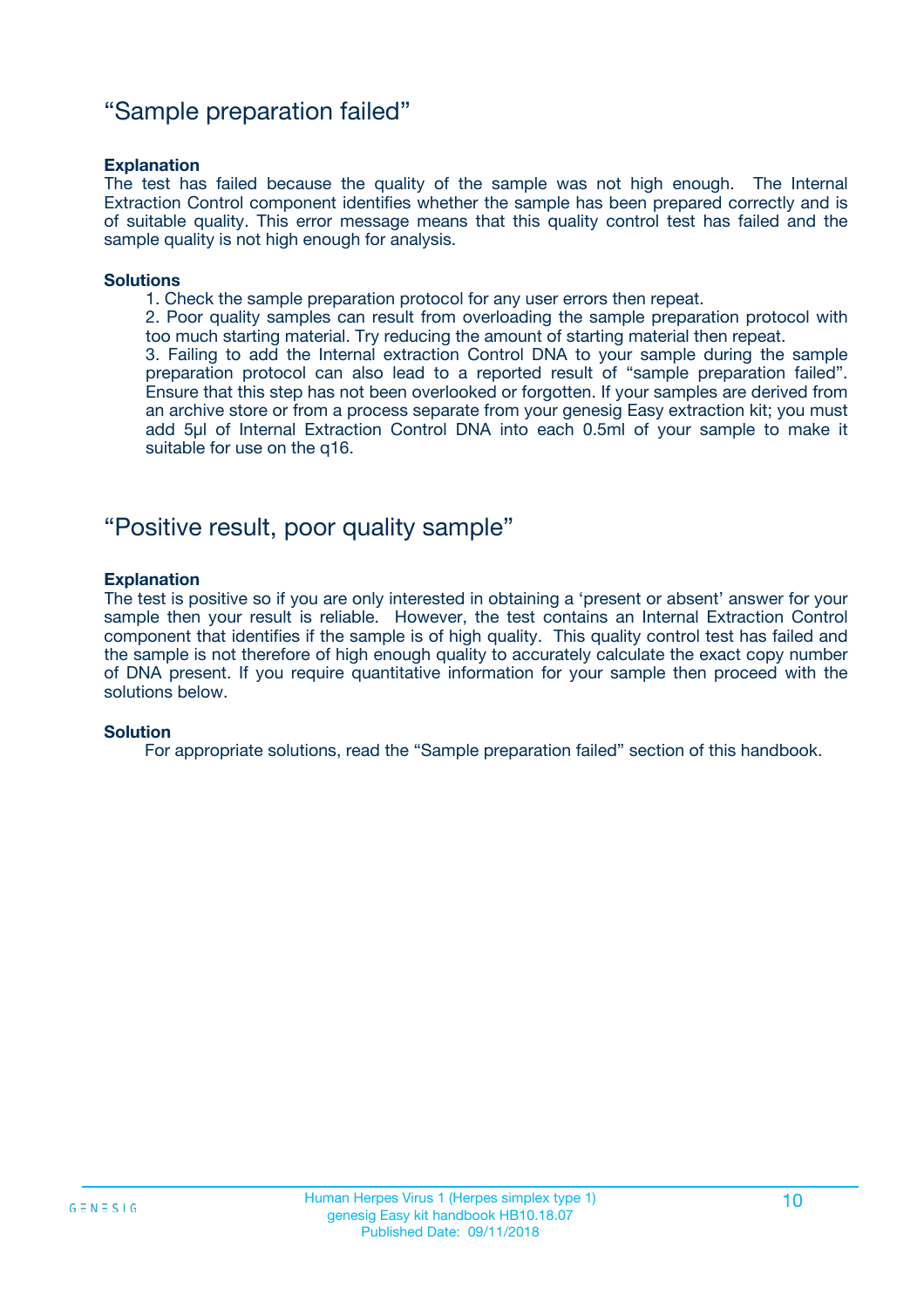### "Test failed"

#### **Explanation**

The test has failed because the Positive Control has not worked. The Positive Control is present to show that all aspects of the test are working correctly together. When this control test fails, the test as a whole is invalidated. This finding indicates that a problem has occurred in the reaction set-up part of the experiment and has nothing to do with sample preparation.

#### **Solutions**

- 1. Check the entire workflow and test set-up to look for any user errors, then repeat the test e.g. have the right colour pipettes and solutions been used with the correct tubes?
- 2. Ensure the positive and negative controls are inserted into the correct wells of your q16.

3. A component of the test may have 'gone off' due to handing errors, incorrect storage or exceeding the shelf life. When you open a new kit, run a simple test to show that changing the kit has solved the problem. Prepare a test which includes only the Positive Control, the Negative Control and one 'mock sample'. For the 'mock sample' add internal control template instead of any sample DNA. If the Positive Control works, the mock sample will now be called as a negative result.

### "Test failed and is contaminated"

#### **Explanation**

The Positive Control is indicating test failure, and the Negative Control is indicating test contamination. Please read the "Test Failed" and "Test contamination" sections of this technical support handbook for a further explanation.

#### **Solution**

For appropriate solutions, read both the "Test failed" and "Test contaminated" sections of this handbook.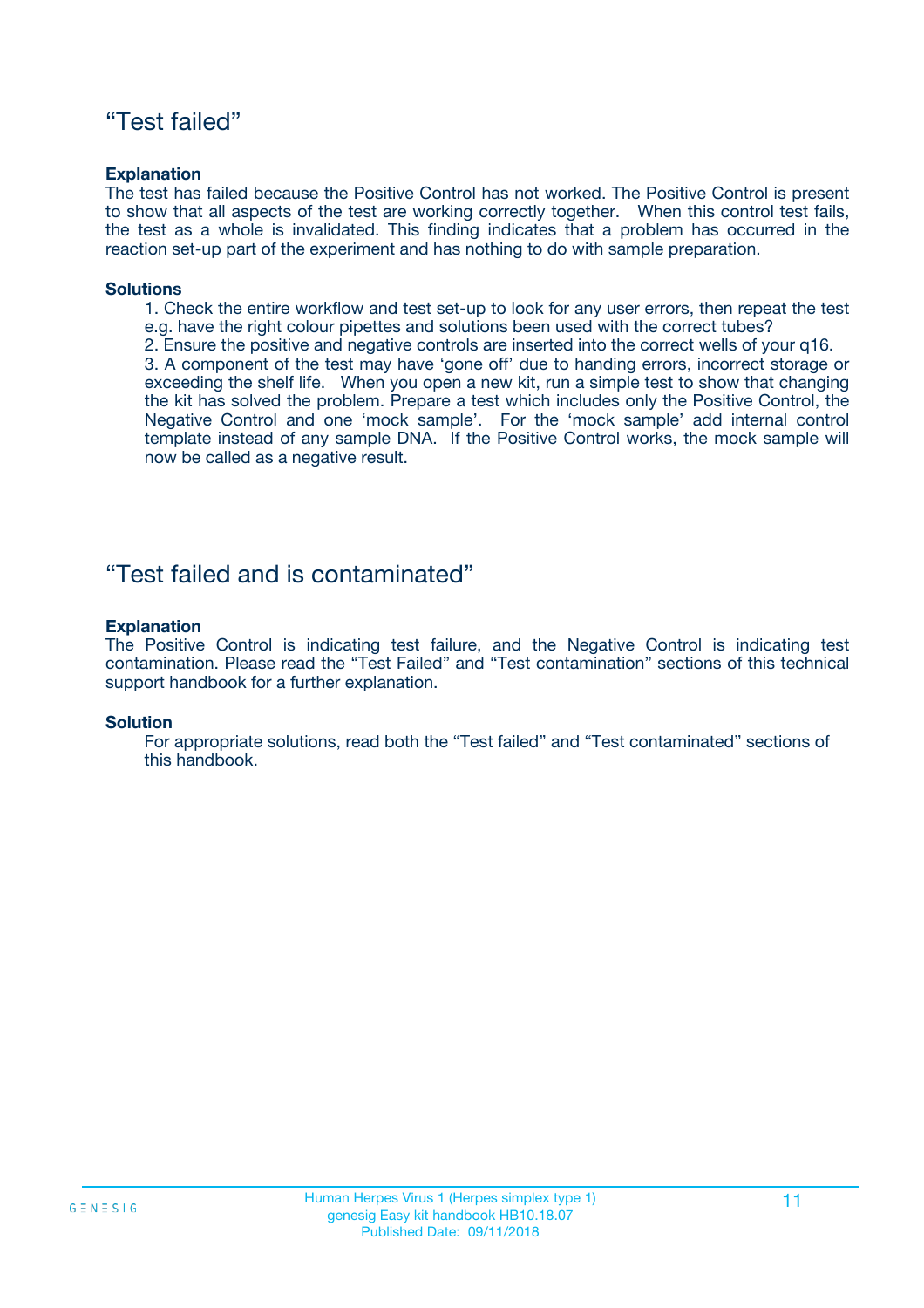# Human Herpes Virus 1 (Herpes simplex type 1)

The herpes simplex virus (HSV) (also known as Cold Sore, Night Fever, or Fever Blister) is a virus that manifests itself in two common viral infections (HSV1 and HSV 2), each marked by painful, watery blisters in the skin or mucous membranes (such as the mouth or lips) or on the genitals. The disease is contagious, particularly during an outbreak, and is incurable with present technology. An infection on the lips is commonly known as a "cold sore" or "fever blister". These are sometimes confused with canker sores or Apthous ulcers which have a similar appearance; these appear inside the mouth and are not caused by the herpes simplex virus.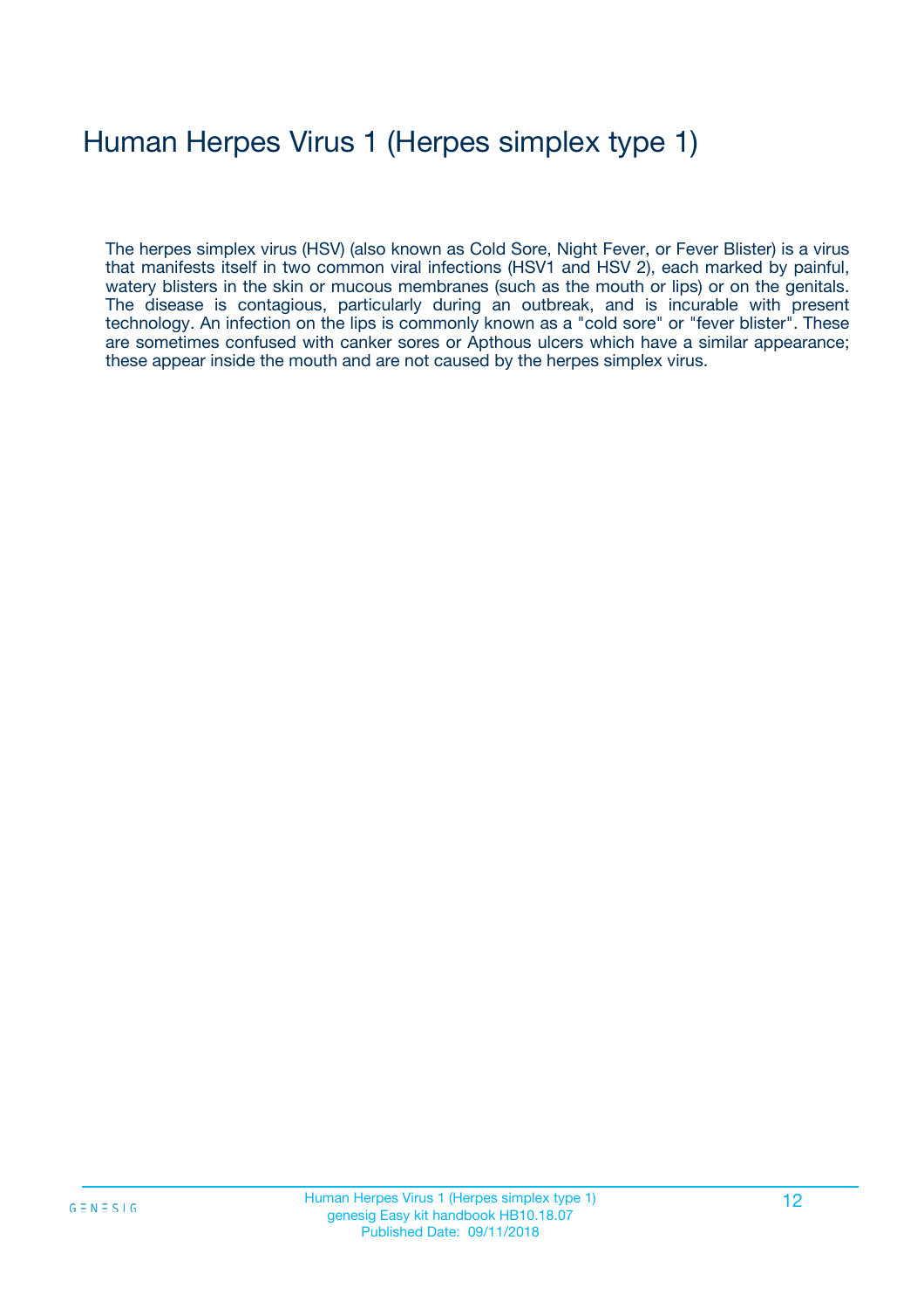## **Specificity**

The Primerdesign genesig Kit for Human Herpes Virus 1 (Herpes simplex type 1) (HSV1) genomes is designed for the in vitro quantification of HSV1 genomes. The kit is designed to have a broad detection profile. Specifically, the primers represent 100% homology with over 95% of the NCBI database reference sequences available at the time of design.

The dynamics of genetic variation means that new sequence information may become available after the initial design. Primerdesign periodically reviews the detection profiles of our kits and when required releases new versions.

Sequence data is limited. However the primers have 100% homology with over 95% of reference sequences contained in the NCBI database. The primers have low homology to the HSV-2 sequences in this regions and the kit therefore has a highly specific quantification profile. It is not possible guarantee the quantification of all clinical isolates.

If you require further information, or have a specific question about the detection profile of this kit then please send an e.mail to enquiry@primerdesign.co.uk and our bioinformatics team will answer your question.